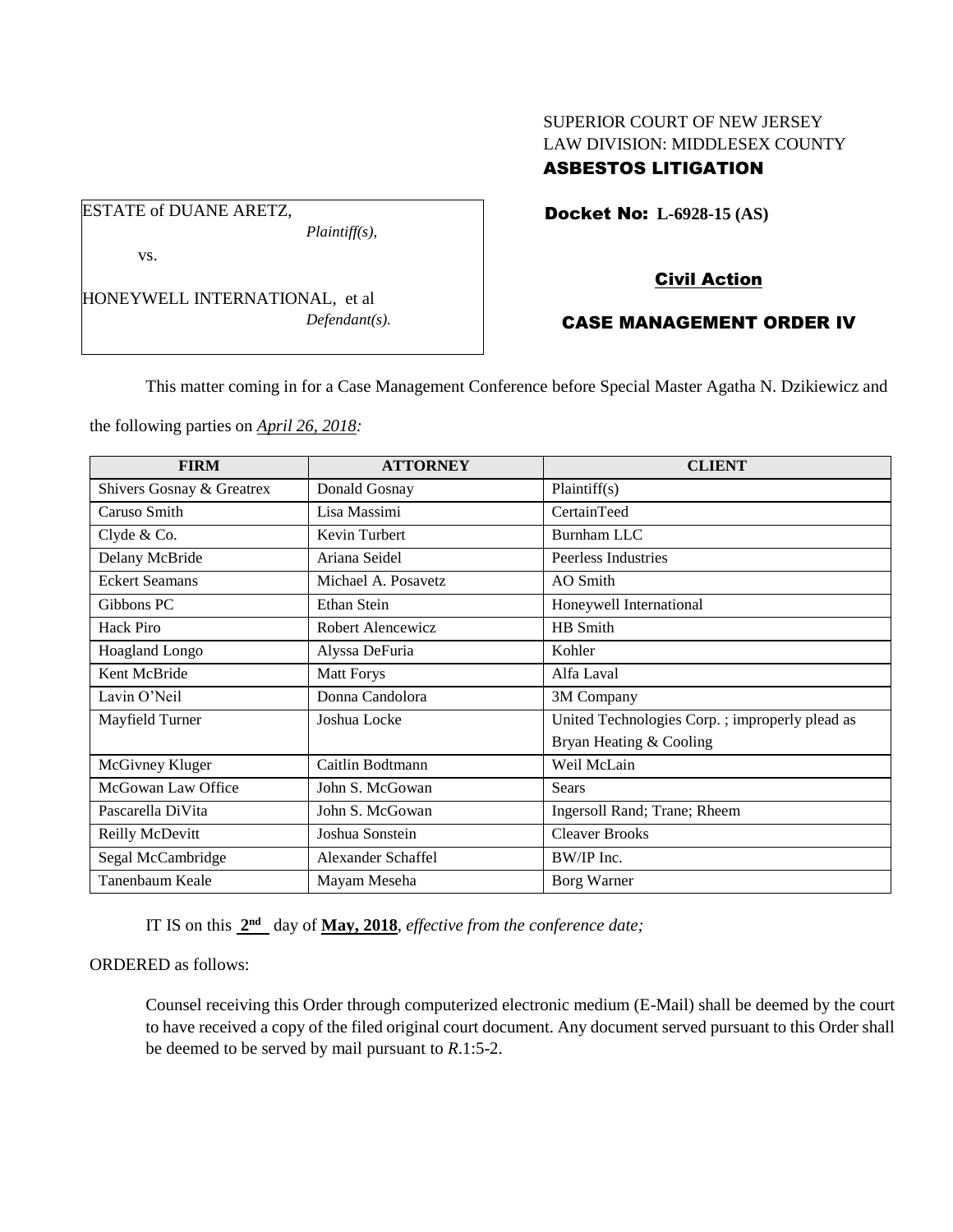### **DISCOVERY**

- September 28, 2018 Fact discovery, including depositions, shall be completed by this date. Plaintiff's counsel shall contact the Special Master within one week of this deadline if all fact discovery is not completed.
- September 28, 2018 Depositions of corporate representatives shall be completed by this date.

### **EARLY SETTLEMENT**

October 19, 2018 Settlement demands shall be served on all counsel and the Special Master by this date.

### **SUMMARY JUDGMENT MOTION PRACTICE**

- October 19, 2018 Plaintiff's counsel shall advise, in writing, of intent not to oppose motions by this date.
- November 2, 2018 Summary judgment motions shall be filed no later than this date.
- November 30, 2018 Last return date for summary judgment motions.

#### **MEDICAL DEFENSE**

March 1, 2019 Defendants shall identify its medical experts and serve medical reports, if any, by this date. In addition, defendants shall notify plaintiff's counsel (as well as all counsel of record) of a joinder in an expert medical defense by this date.

### **LIABILITY EXPERT REPORTS**

- January 15, 2019 Plaintiff shall identify its liability experts and serve liability expert reports or a certified expert statement by this date or waive any opportunity to rely on liability expert testimony.
- March 1, 2019 Defendants shall identify its liability experts and serve liability expert reports, if any, by this date or waive any opportunity to rely on liability expert testimony.

### **ECONOMIST EXPERT REPORTS**

- June 15, 2019 Plaintiff shall identify its expert economists and serve expert economist report(s), if any, by this date or waive any opportunity to rely on economic expert testimony.
- March 1, 2019 Defendants shall identify its expert economists and serve expert economist report(s), if any, by this date or waive any opportunity to rely on economic expert testimony.

#### **EXPERT DEPOSITIONS**

March 29, 2019 Expert depositions shall be completed by this date. To the extent that plaintiff and defendant generic experts have been deposed before, the parties seeking that deposition in this case must file an application before the Special Master and demonstrate the necessity for that deposition. To the extent possible, documents requested in a deposition notice directed to an expert shall be produced three days in advance of the expert deposition. The expert shall not be required to produce documents that are readily accessible in the public domain.

 $\_$  ,  $\_$  ,  $\_$  ,  $\_$  ,  $\_$  ,  $\_$  ,  $\_$  ,  $\_$  ,  $\_$  ,  $\_$  ,  $\_$  ,  $\_$  ,  $\_$  ,  $\_$  ,  $\_$  ,  $\_$  ,  $\_$  ,  $\_$  ,  $\_$  ,  $\_$  ,  $\_$  ,  $\_$  ,  $\_$  ,  $\_$  ,  $\_$  ,  $\_$  ,  $\_$  ,  $\_$  ,  $\_$  ,  $\_$  ,  $\_$  ,  $\_$  ,  $\_$  ,  $\_$  ,  $\_$  ,  $\_$  ,  $\_$  ,